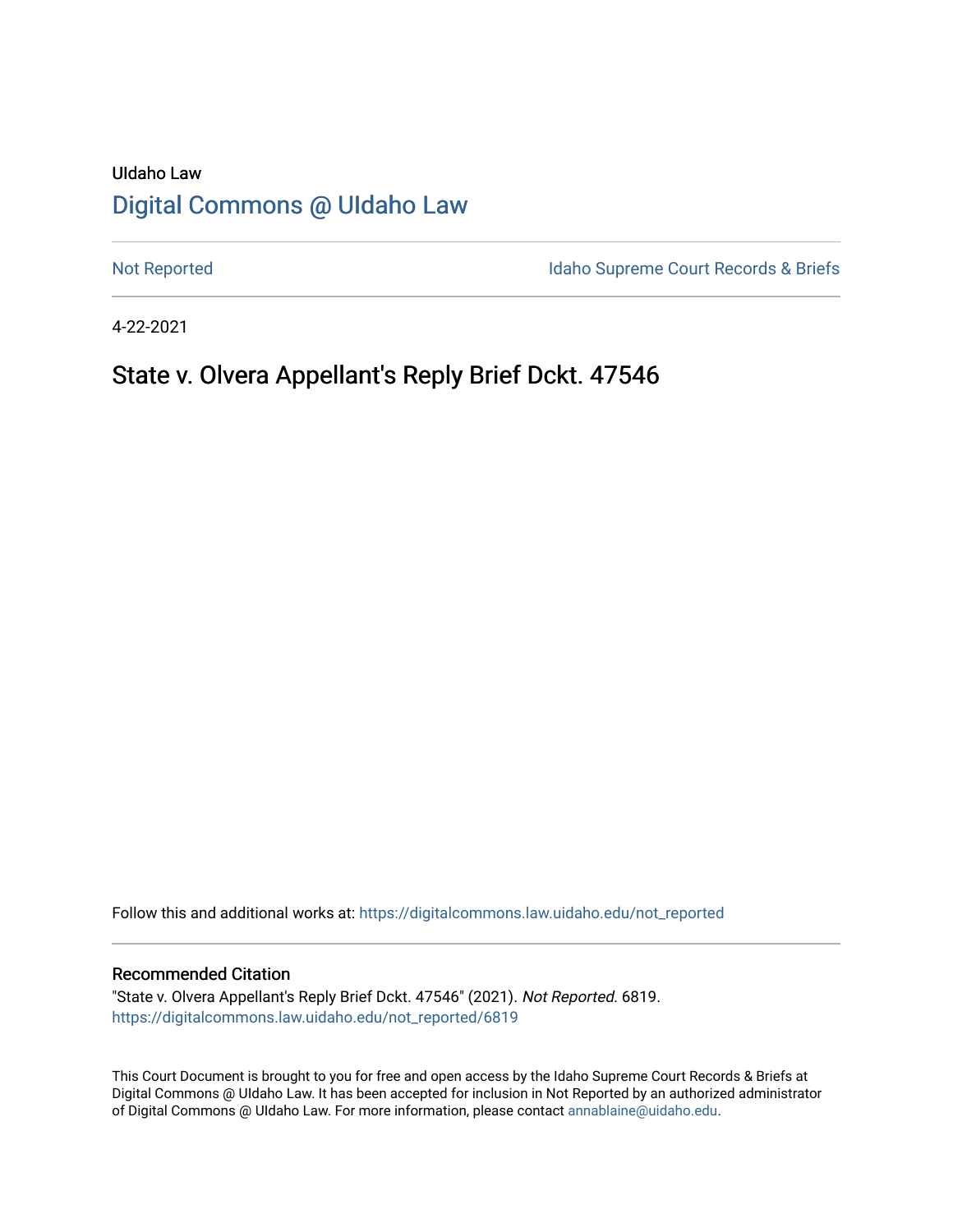Electronically Filed 4/22/2021 2:25 PM Idaho Supreme Court Melanie Gagnepain, Clerk of the Court By: Melanie Gagnepain, Deputy Clerk

#### **IN THE SUPREME COURT OF THE STATE OF IDAHO**

| <b>STATE OF IDAHO,</b>                        |                                        |
|-----------------------------------------------|----------------------------------------|
| Plaintiff-Respondent,                         | NO. 47546-2019                         |
| $\mathbf{v}$ .                                | <b>CANYON COUNTY NO. CR14-18-19624</b> |
| <b>JUAN MANUEL</b><br><b>MENCHACA OLVERA,</b> | <b>REPLY BRIEF</b>                     |
| Defendant-Appellant.                          |                                        |

## **REPLY BRIEF OF APPELLANT** \_\_\_\_\_\_\_\_\_\_\_\_\_\_\_\_\_\_\_\_\_\_\_\_

\_\_\_\_\_\_\_\_\_\_\_\_\_\_\_\_\_\_\_\_\_\_\_\_

**APPEAL FROM THE DISTRICT COURT OF THE THIRD JUDICIAL DISTRICT OF THE STATE OF IDAHO, IN AND FOR THE COUNTY OF CANYON**

> **HONORABLE GEORGE A. SOUTHWORTH District Judge** \_\_\_\_\_\_\_\_\_\_\_\_\_\_\_\_\_\_\_\_\_\_\_\_

\_\_\_\_\_\_\_\_\_\_\_\_\_\_\_\_\_\_\_\_\_\_\_\_

**ERIC D. FREDERICKSEN KENNETH K. JORGENSEN State Appellate Public Defender Deputy Attorney General I.S.B. #6555 Criminal Law Division**

**BEN P. MCGREEVY Boise, Idaho 83720-0010 Deputy State Appellate Public Defender (208) 334-4534 I.S.B. #8712 322 E. Front Street, Suite 570 Boise, Idaho 83702 Phone: (208) 334-2712 Fax: (208) 334-2985 E-mail: documents@sapd.state.id.us**

**ATTORNEYS FOR ATTORNEY FOR DEFENDANT-APPELLANT PLAINTIFF-RESPONDENT**

**P.O. Box 83720**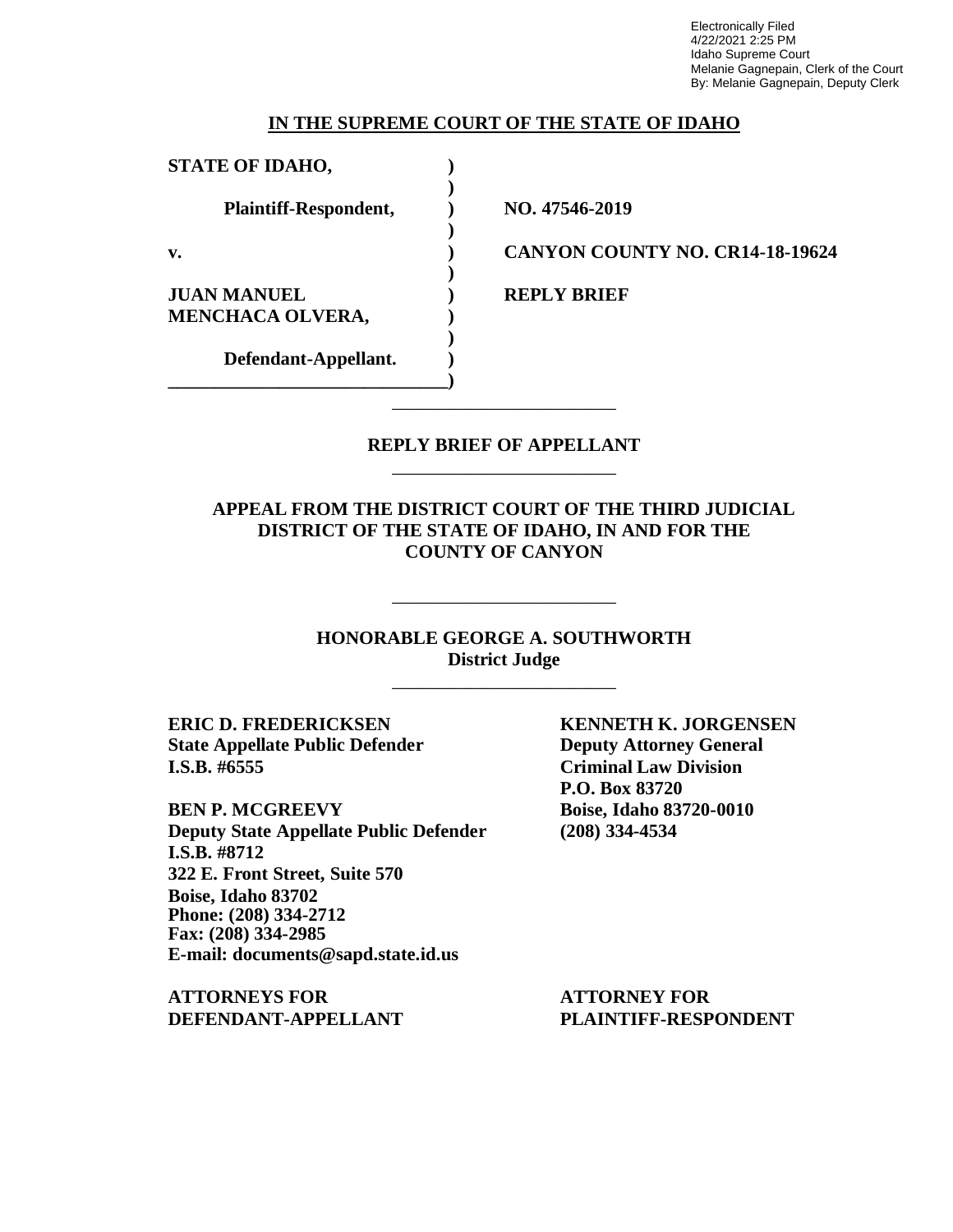## **TABLE OF CONTENTS**

| Statement of the Facts and                                                                                                                        |
|---------------------------------------------------------------------------------------------------------------------------------------------------|
|                                                                                                                                                   |
|                                                                                                                                                   |
| $\mathbf{I}$ .<br>The District Court Erred When It Denied Juan's Motion To Suppress,<br>Because Detective Seibel Took His Statements In Violation |
| II. The District Court Committed Reversible Error When It Declined To<br>Declare A Mistrial After B.C. Testified Juan Had Committed A             |
|                                                                                                                                                   |
| B. B.C.'s Testimony That Juan Told Her He Had Once Taken Money<br>From R.G. Was Inadmissible Other Acts Evidence Under                            |
|                                                                                                                                                   |
|                                                                                                                                                   |
|                                                                                                                                                   |
|                                                                                                                                                   |
|                                                                                                                                                   |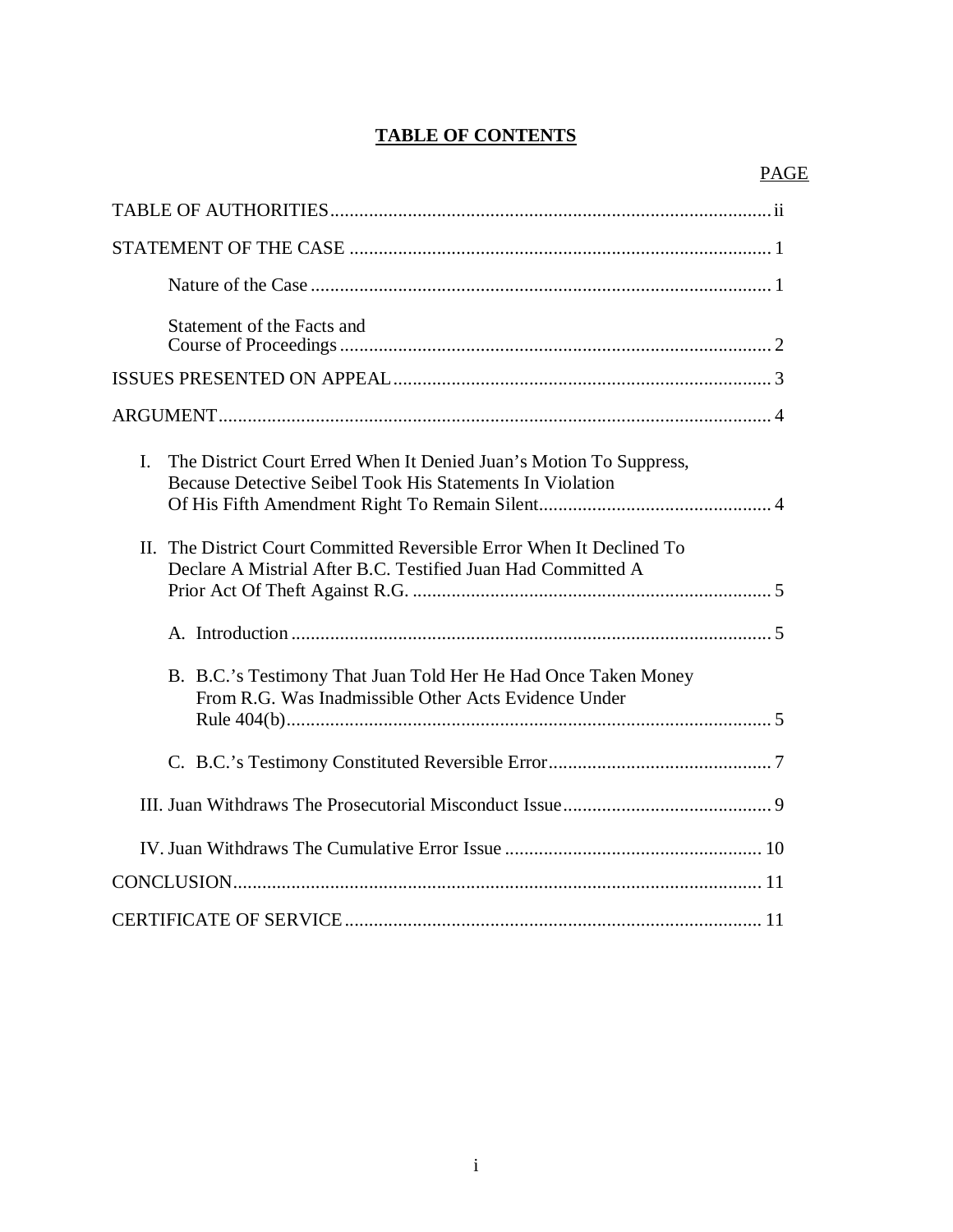## **TABLE OF AUTHORITIES**

## Cases

| <b>Statutes</b> |
|-----------------|

|--|--|

# Rules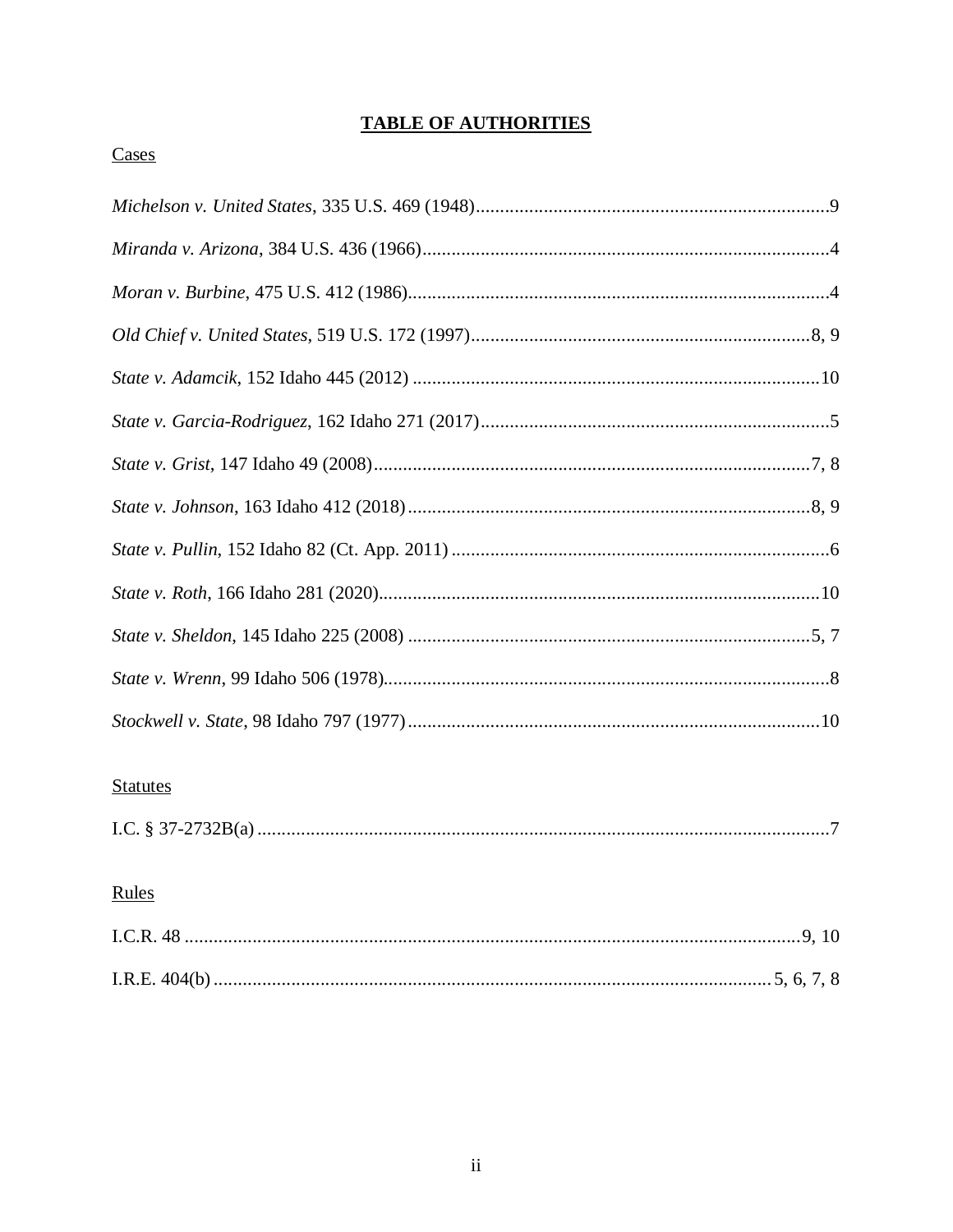#### STATEMENT OF THE CASE

#### Nature of the Case

After R.G. lost his life in a shooting, the State charged Juan Manuel Menchaca Olvera for R.G.'s murder. The matter went to a jury trial, where the jury convicted Juan of first degree murder and robbery. In this appeal, Juan asserts: (1) the district court erred when it denied his motion to suppress, because the lead investigator took his statements in violation of his Fifth Amendment right to remain silent; (2) the district court committed reversible error when it declined to declare a mistrial, after a witness testified Juan had committed a prior act of theft against R.G.; and (3) the district court abused its discretion when it denied Juan's motion to dismiss based on prosecutorial misconduct, in light of the prosecutor's inflammatory comments during closing argument rebuttal. Juan also asserts that, even if the above trial errors were individually harmless, his Fourteenth Amendment right to due process of law was violated because the accumulation of errors deprived him of his right to a fair trial.

In its Respondent's Brief, the State argues: (1) Juan has not shown that the district court erred by declining to suppress statements made in his interviews with the lead investigator; (2) Juan has not shown that the district court erred by declining to order a mistrial after a witness testified that he stole money from R.G.; and (3) Juan has not shown that the district court abused its discretion by declining to dismiss the charges with prejudice after alleged prosecutorial misconduct during rebuttal closing. (*See* Resp. Br., pp.15-49.) The State also contends that the cumulative error doctrine has no application in this case. (*See* Resp. Br., pp.49-51.)

This Reply Brief is necessary to address certain arguments by the State, to include Juan withdrawing the prosecutorial misconduct and cumulative error issues.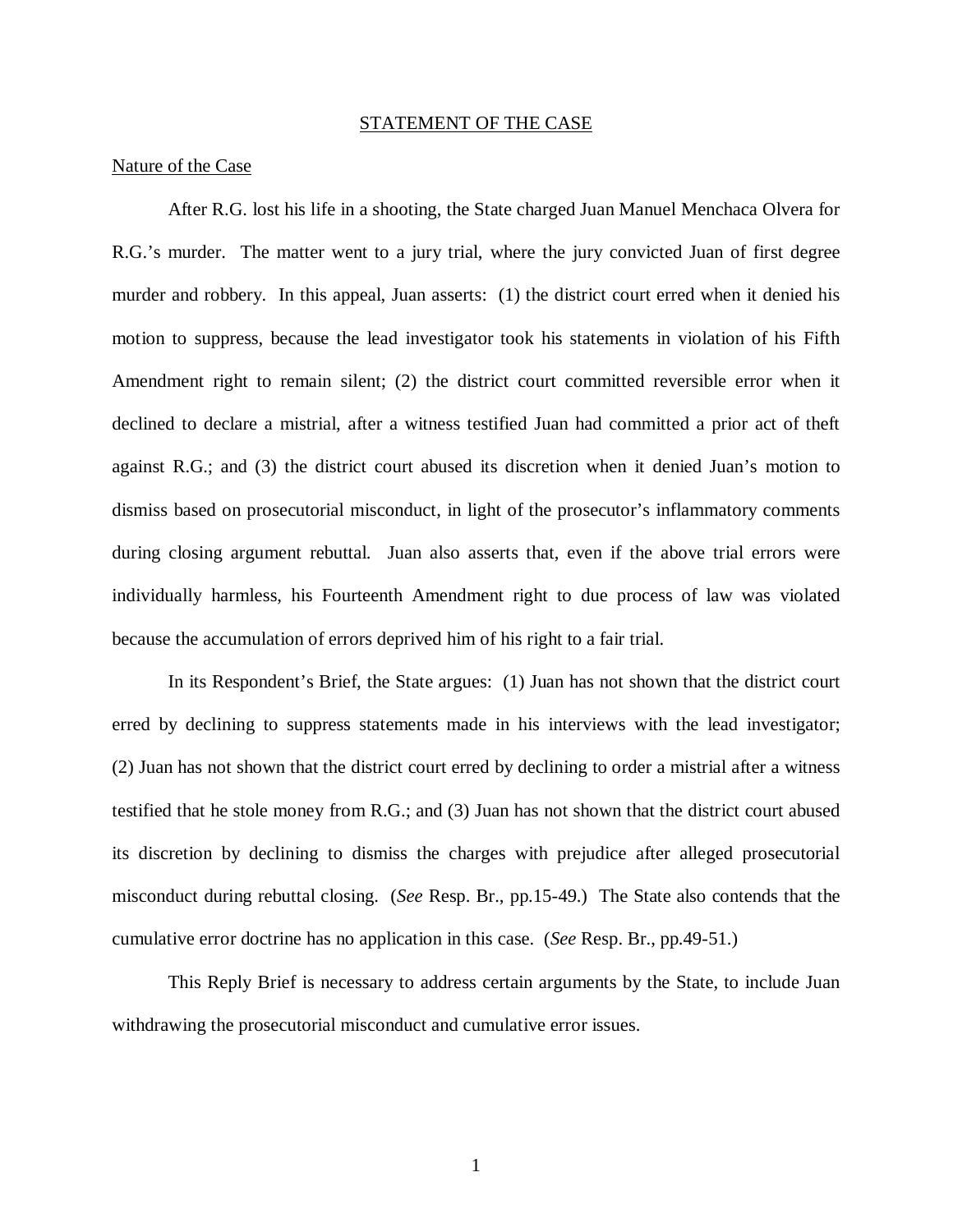# Statement of Facts and Course of Proceedings

Juan articulated the relevant facts and proceedings in the Appellant's Brief. They are not repeated here, but are incorporated by reference.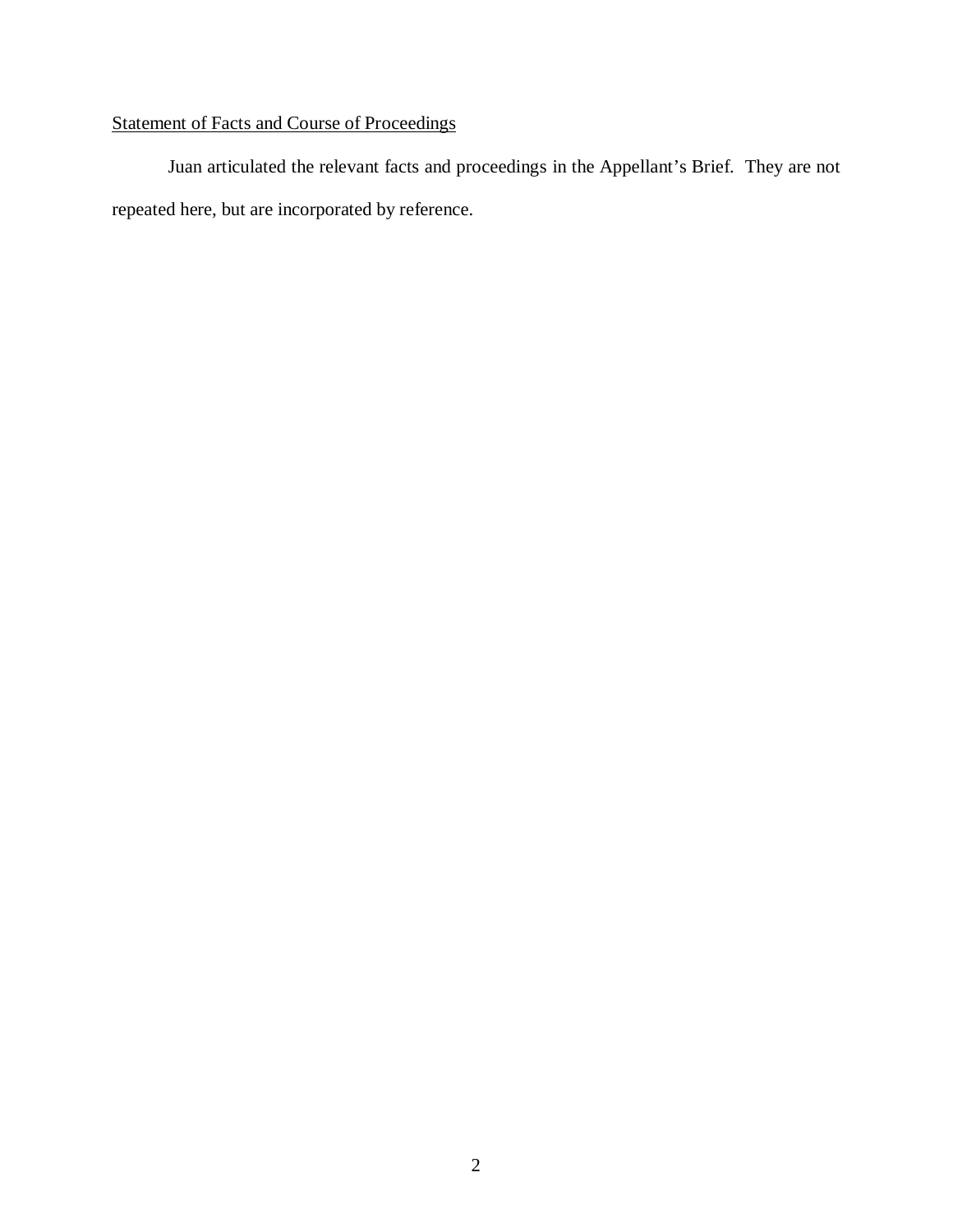#### **ISSUES**

- I. Did the district court err when it denied Juan's motion to suppress, because Detective Seibel took his statements in violation of his Fifth Amendment right to remain silent?
- II. Did the district court commit reversible error when it declined to declare a mistrial, after B.C. testified Juan had committed a prior act of theft against R.G.?
- III. Did the district court abuse its discretion when it denied Juan's motion to dismiss based on prosecutorial misconduct, in light of the prosecutor's inflammatory comments during closing argument rebuttal?
- IV. Even if the above trial errors were individually harmless, was Juan's Fourteenth Amendment right to due process of law violated because the accumulation of errors deprived him of his right to a fair trial?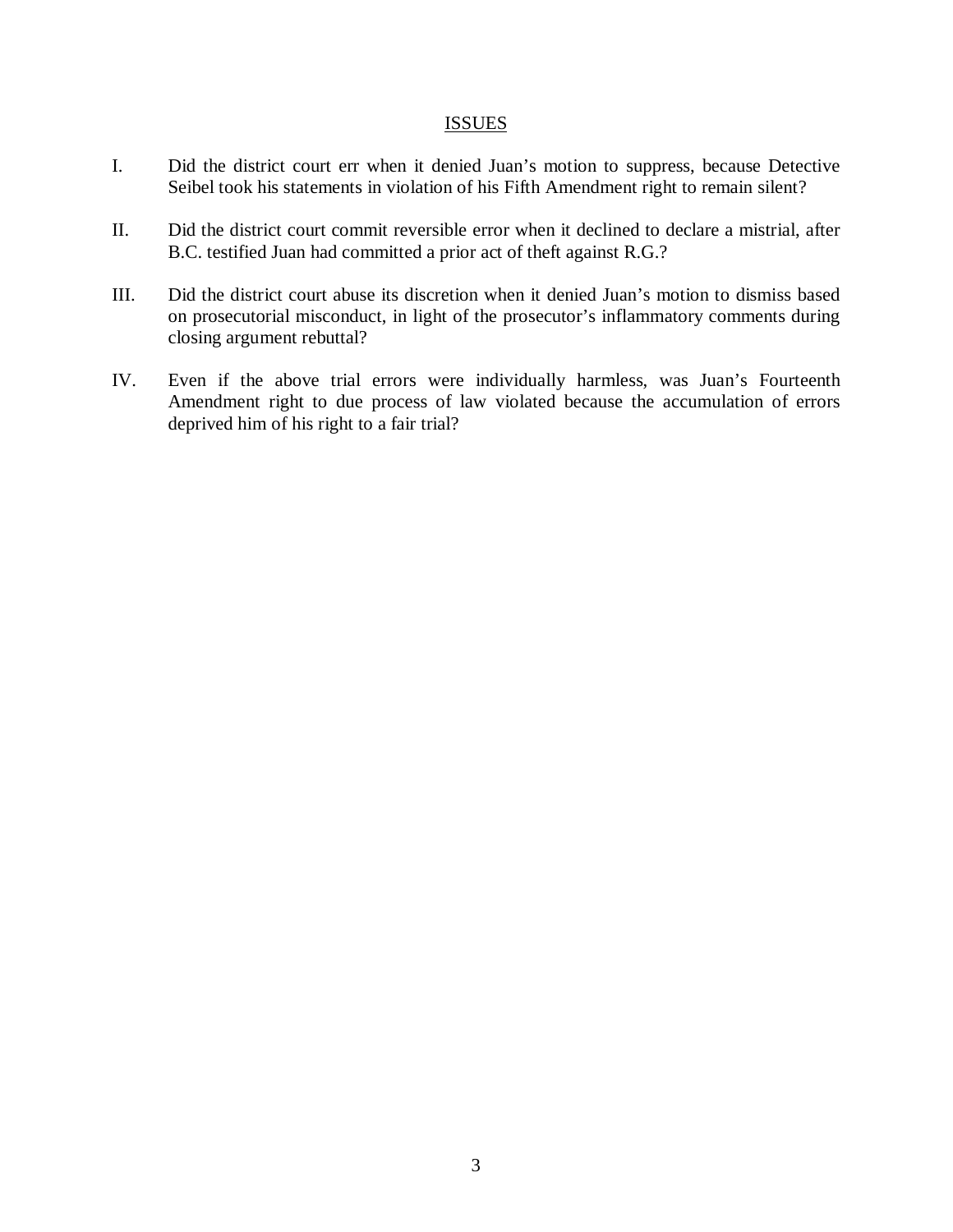#### ARGUMENT

#### I.

## The District Court Erred When It Denied Juan's Motion To Suppress, Because Detective Seibel Took His Statements In Violation Of His Fifth Amendment Right To Remain Silent

Juan asserts that the district court erred when it denied his motion to suppress, because Detective Seibel, the lead investigator, took his incriminating statements in violation of his Fifth Amendment right to remain silent. Under the totality of the circumstances here, Juan's waiver of his right to remain silent was not knowing, intelligent, or voluntary. *See, e.g., Moran v. Burbine*, 475 U.S. 412, 420-21 (1986); *Miranda v. Arizona*, 384 U.S. 436, 467-70 (1966). During the first interview, Juan did not sign the *Miranda* form to indicate that he understood his rights. (*See* R., pp.116, 123.) Contrary to the district court's determination, Juan's later response of "Okay" to Detective Siebel's question after advising him again of the *Miranda* rights was not an explicit affirmation that he understood his *Miranda* rights, considering the detective did not reiterate all of the *Miranda* rights before he responded. (*See* R., pp.76, 115, 123-24.) Juan was years old and possibly under the influence of drugs during the first interview, which lasted about three hours. (*See* R., pp.116, 118, 124, 128.) The evidence indicates that Juan is of below-average intelligence. (*See* R., p.118.) Further, over the course of the interviews, Detective Seibel was inconsistent regarding whether Juan could have a parent present. (*See* R., pp.77, 116, 124-25.)

The State argues that the district court's finding that Juan knowingly, intelligently, and voluntarily waived his right to remain silent is supported by substantial and competent evidence. (*See* Resp. Br., pp.18-26.) The State's argument is unremarkable, and no further reply is necessary. Thus, Juan would direct the Court's attention to pages 13-21 of the Appellant's Brief.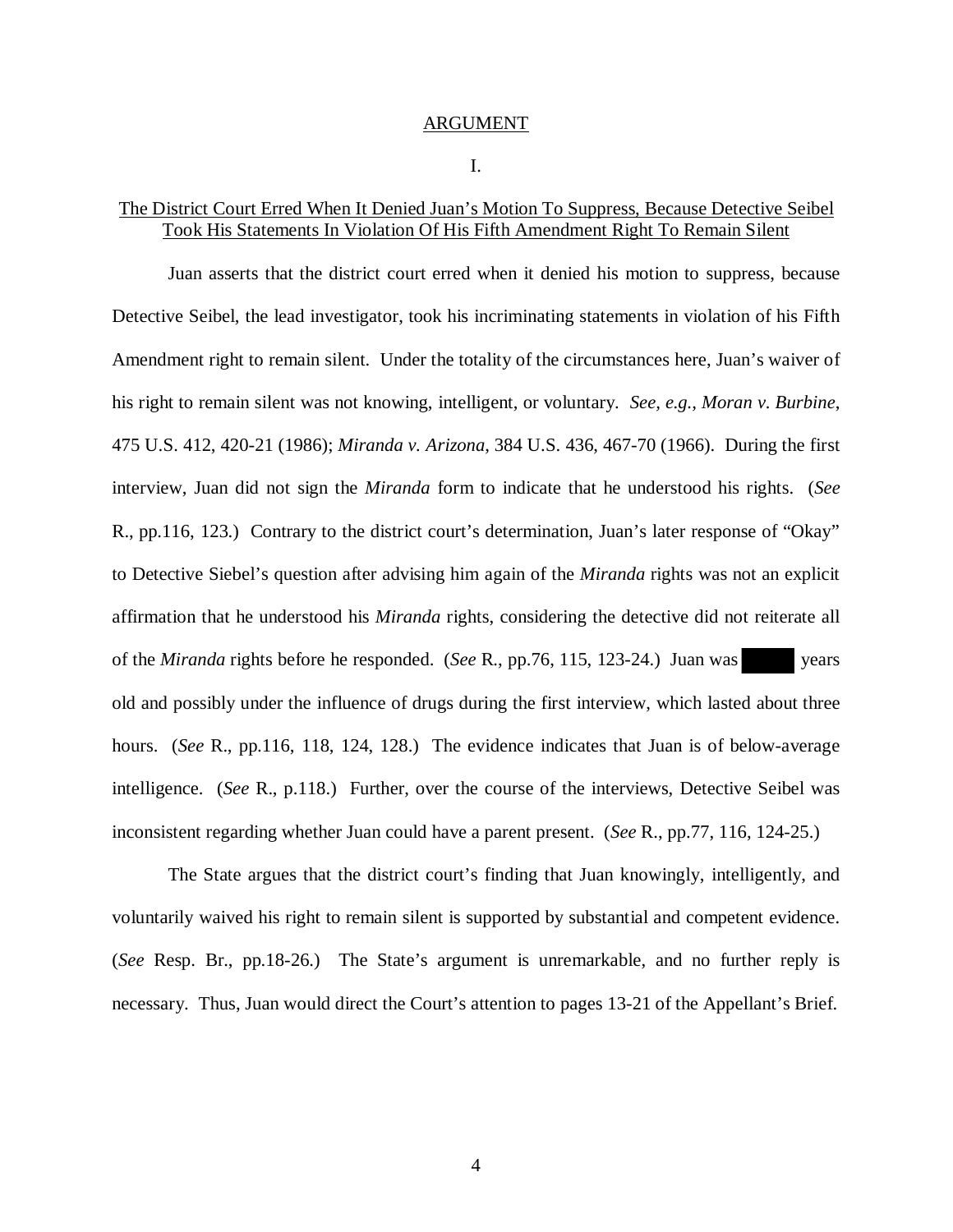II.

#### A. Introduction

Juan asserts the district court committed reversible error when it declined to declare a mistrial, after B.C. testified Juan had committed a prior act of theft against R.G. Her testimony that Juan told her he had stolen money from R.G. before was inadmissible other acts evidence under Idaho Rule of Evidence 404(b). When viewed in the context of the full record, B.C.'s testimony constituted reversible error, despite the district court striking the testimony and providing a curative instruction, because of the testimony's high prejudicial effect as propensity evidence. Further, the rest of the State's evidence on the murder charge was weak. Thus, the district court committed reversible error when it declined to declare a mistrial after B.C. testified Juan had committed a prior act of theft against R.G.

## B. B.C.'s Testimony That Juan Told Her He Had Once Taken Money From R.G. Was Inadmissible Other Acts Evidence Under Rule 404(b)

B.C.'s testimony that Juan told her he had once taken money from R.G. was inadmissible other acts evidence. *See* I.R.E. 404(b); *State v. Sheldon*, 145 Idaho 225, 230 (2008). The district court implicitly recognized this when it struck the testimony from the record and instructed the jury to ignore the testimony. (*See* Tr., p.542, L.22 – p.544, L.5.) However, the district court's actions did not go far enough.

The State contends that this Court may affirm the district court's determination not to declare a mistrial for the alternative reason that B.C.'s testimony was admissible. (*See* Resp. Br., p.30 (citing *State v. Garcia-Rodriguez*, 162 Idaho 271, 275-76 (2017)). Disagreeing with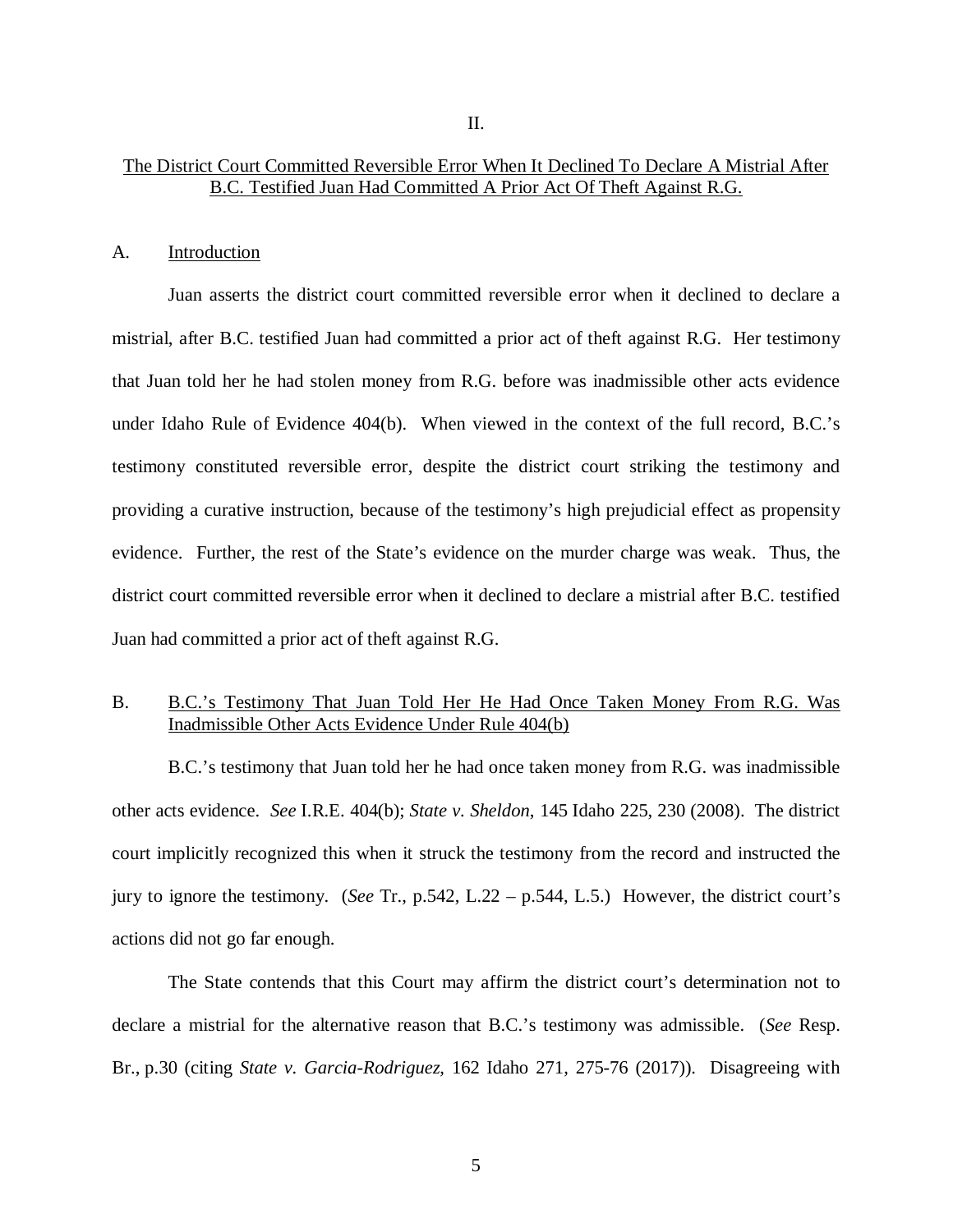the district court's implicit determination, the State argues that B.C.'s testimony did not implicate Rule 404(b) and was admissible as direct evidence of the offense. (*See* Resp. Br., pp.28-30.) The district court properly rejected this argument when the State previously made it. (*See* Tr., p.540, L.18 – p.543, L.13.) B.C. testified that she was not sure if Juan had taken money from R.G. while he was sleeping on the day of the shooting, and that Juan did not specify which day he had taken money from R.G. (*See* Tr., p.538, L.25 – p.539, L.4.) During voir dire examination outside the presence of the jury, B.C. clarified that she was not sure when Juan took the money, but she did not think he stole it that day. (*See* Tr., p.541, L.14 – p.542, L.20.) The district court determined that B.C.'s "recollection at least as she stated here is that he made the statement he stole it some days before this." (Tr., p.543, Ls.10-13.)

The State attempts to equate B.C.'s testimony with the evidence at issue in *State v. Pullin*, 152 Idaho 82, 87 (Ct. App. 2011). (*See* Resp. Br., pp.29-30.) The defendant in *Pullin* had been convicted of possession of methamphetamine, and on appeal asserted that drugs and paraphernalia found in the vehicle he had been seen driving constituted Rule 404(b) evidence. *See Pullin*, 152 Idaho at 84, 86. The Idaho Court of Appeals held that "the evidence found inside of the car was not evidence of prior crime, wrong, or other act, but was merely part of the same criminal episode." *Id.* at 87. The *Pullin* Court held that the search of the vehicle was part of the search incident to arrest and happened directly after the search of the defendant's person, and "[t]he evidence found in the vehicle was physical, circumstantial evidence that was inextricably intertwined with evidence of the crime of possession of methamphetamine." *Id.* Thus, the evidence at issue in *Pullin* did not fall within the scope of Rule 404(b). *See id.*

Despite the State's attempt to equate B.C.'s testimony with the drugs and paraphernalia evidence in *Pullin*, B.C's testimony is actually akin to the statements of past drug dealing in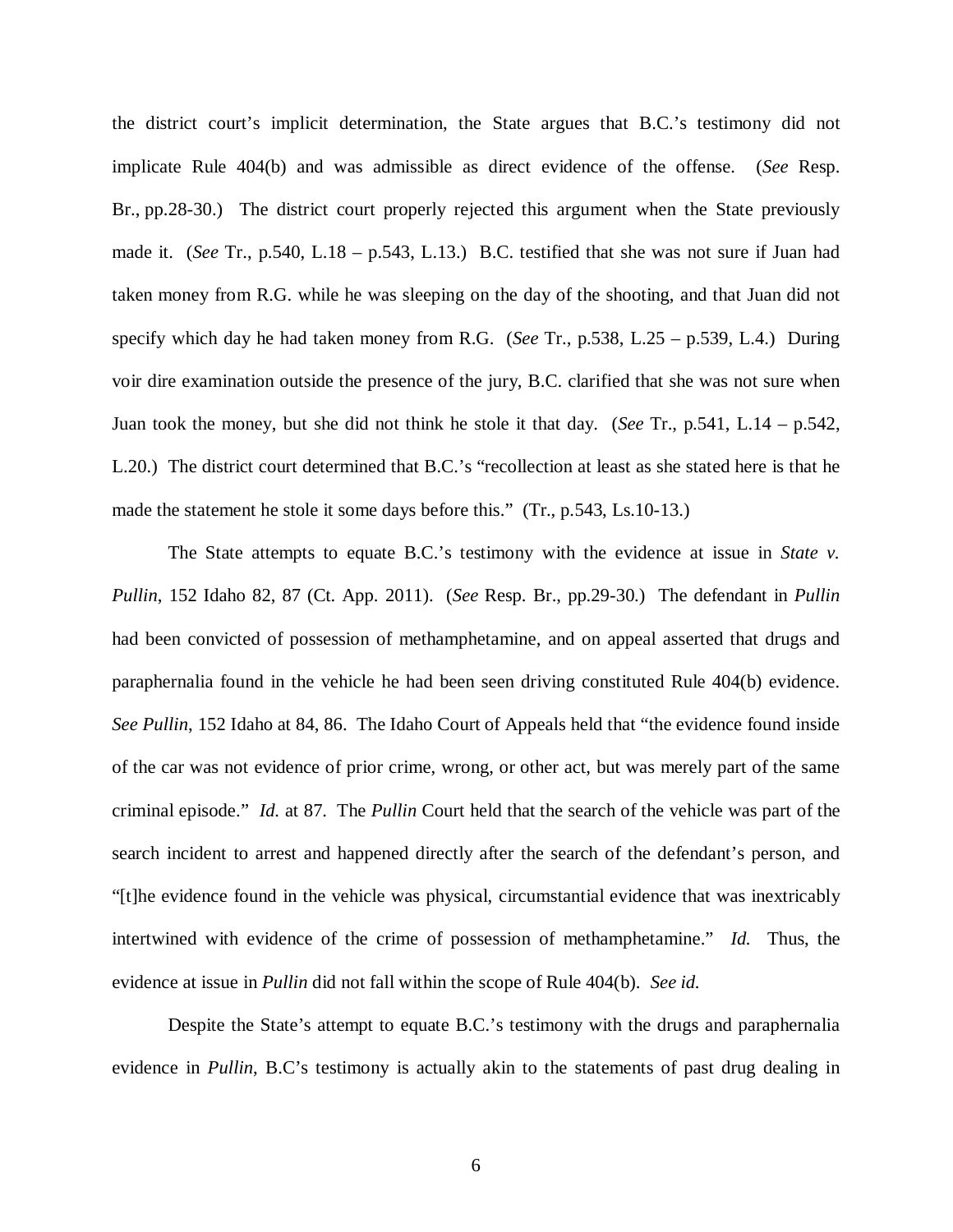*Sheldon*, which the Idaho Supreme Court held were Rule 404(b) evidence of other acts. *See Sheldon*, 145 Idaho at 229-30. The defendant in *Sheldon* had been convicted of trafficking in methamphetamine. *See id.* at 226. On appeal, the defendant asserted that the district court erred when it admitted testimony that he had admitted to dealing drugs in the past, without the State providing the requisite Rule 404(b) notice. *See id.* at 229. The Idaho Supreme Court agreed, holding that, "Since methamphetamine dealing is prohibited under I.C. § 37-2732B(a) . . . his admission would be categorized as 404(b) evidence." *Id.* at 229. The *Sheldon* Court next held that the district court erred in admitting the testimony because the State had not complied with the notice requirements of Rule 404(b), and the error was not harmless. *See id.* at 229-30.

Much like the testimony on the defendant's statements that he had dealt drugs in the past in *Sheldon*, B.C.'s testimony that Juan told her he had once taken money from R.G. was Rule 404(b) other acts evidence. B.C. did not think that Juan stole the money from R.G. that day, meaning the evidence indicates the taking of the money happened before the instant offenses. (*See* Tr., p.541, L.14 – p.542, L.20.) The State did not provide the requisite Rule 404(b) notice for B.C.'s testimony on Juan's prior act of theft. (*See* Tr., p.539, Ls.19-25.) Thus, B.C.'s testimony that Juan told her he had once taken money from R.G. was inadmissible other acts evidence under Rule 404(b). The State has not shown that B.C's testimony was instead admissible direct evidence of the offense charged.

### C. B.C.'s Testimony Constituted Reversible Error

When viewed in the context of the full record, B.C.'s testimony constituted reversible error, despite the district court striking the answer and providing a curative instruction. The district court's corrective actions did not cure the prejudice from B.C.'s testimony, which injected propensity evidence into the trial. *See State v. Grist*, 147 Idaho 49, 52 (2008); *State v.*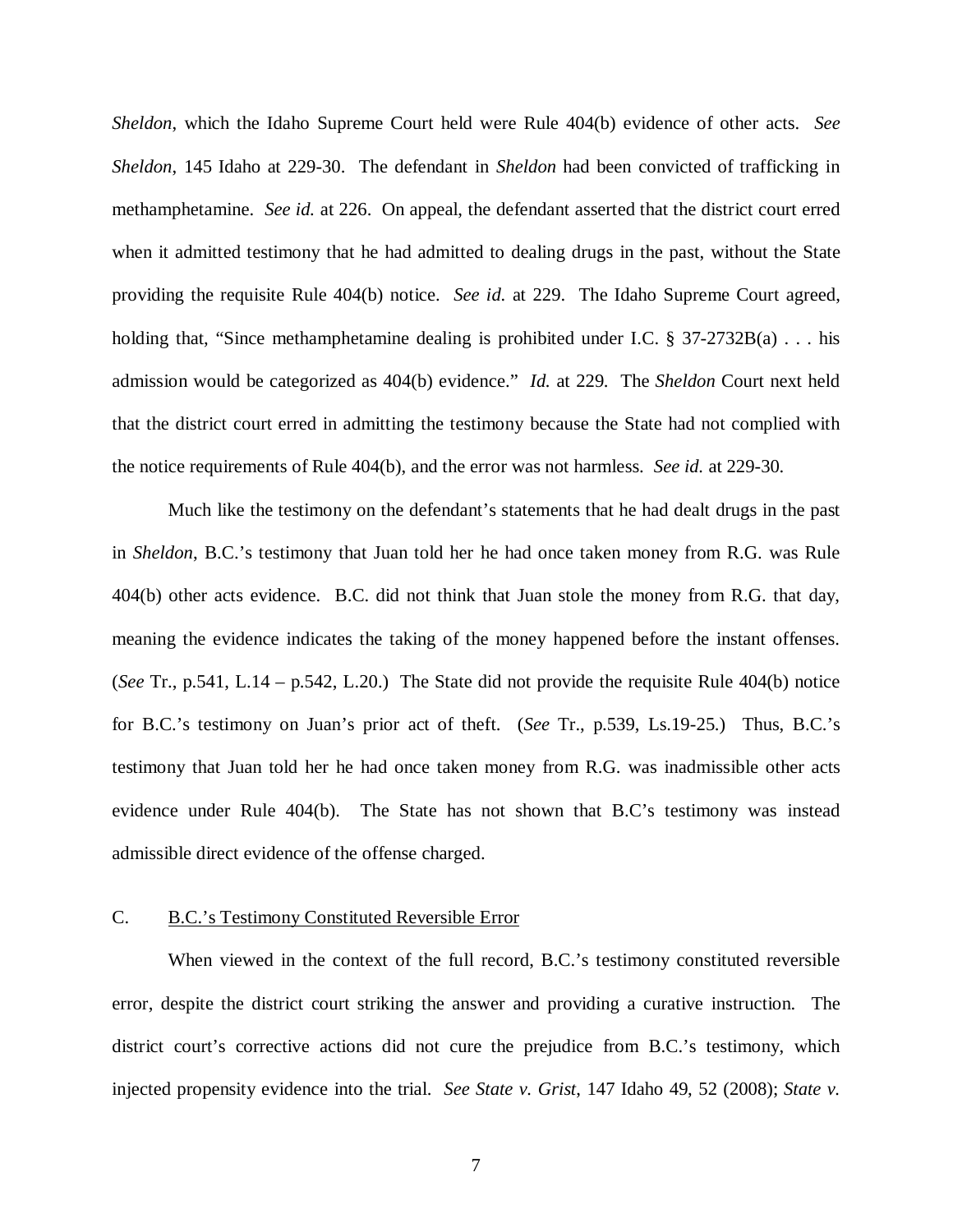*Wrenn*, 99 Idaho 506, 510 (1978). The rest of the State's evidence on murder was weak. B.C.'s testimony created a high risk that the jury would convict Juan based on his prior criminal act, rather than the evidence presented at trial concerning the alleged murder and robbery. Thus, when viewed in the context of the full record, B.C.'s testimony constituted reversible error. *See State v. Johnson*, 163 Idaho 412, 421 (2018).

The State contends, "Assuming arguendo that B.C. testified regarding some uncharged criminal conduct, that testimony had little to no prejudicial impact," and "there is no reason to believe, much less an overwhelming probability, that the jury would be unable to follow the district court's instruction, and no reason to believe, much less a strong likelihood, that the testimony was devastating to [Juan]." (Resp. Br., p.31.) In support of this argument, the State claims that "B.C's testimony had *nothing* to do with the murder charge, could not possibly be judged to be 'devastating' with respect to that charge," and "her testimony contributed little to nothing to the temptation" to infer from the proposition that Juan engaged in criminal conduct to the proposition that he murdered R.G. (*See* Resp. Br., p.33.)

However, B.C.'s testimony did deal with the murder charge, because "[t]he prejudicial effect of [character] evidence is that it induces the jury to believe the accused is more likely to have committed the crime on trial because he is a man of criminal character." *See Grist*, 147 Idaho at 52. As the United States Supreme Court put it when analyzing Federal Rule of Evidence 404(b), the federal analogue to Rule 404(b), one improper basis for decision is "generalizing a defendant's earlier bad act into bad character and taking that as raising the odds that he did the later bad act now charged (or worse, as calling for preventive conviction even if he should happen to be innocent momentarily)." *Old Chief v. United States*, 519 U.S. 172, 180- 81 (1997). The State may not present prior bad acts as propensity evidence because character "is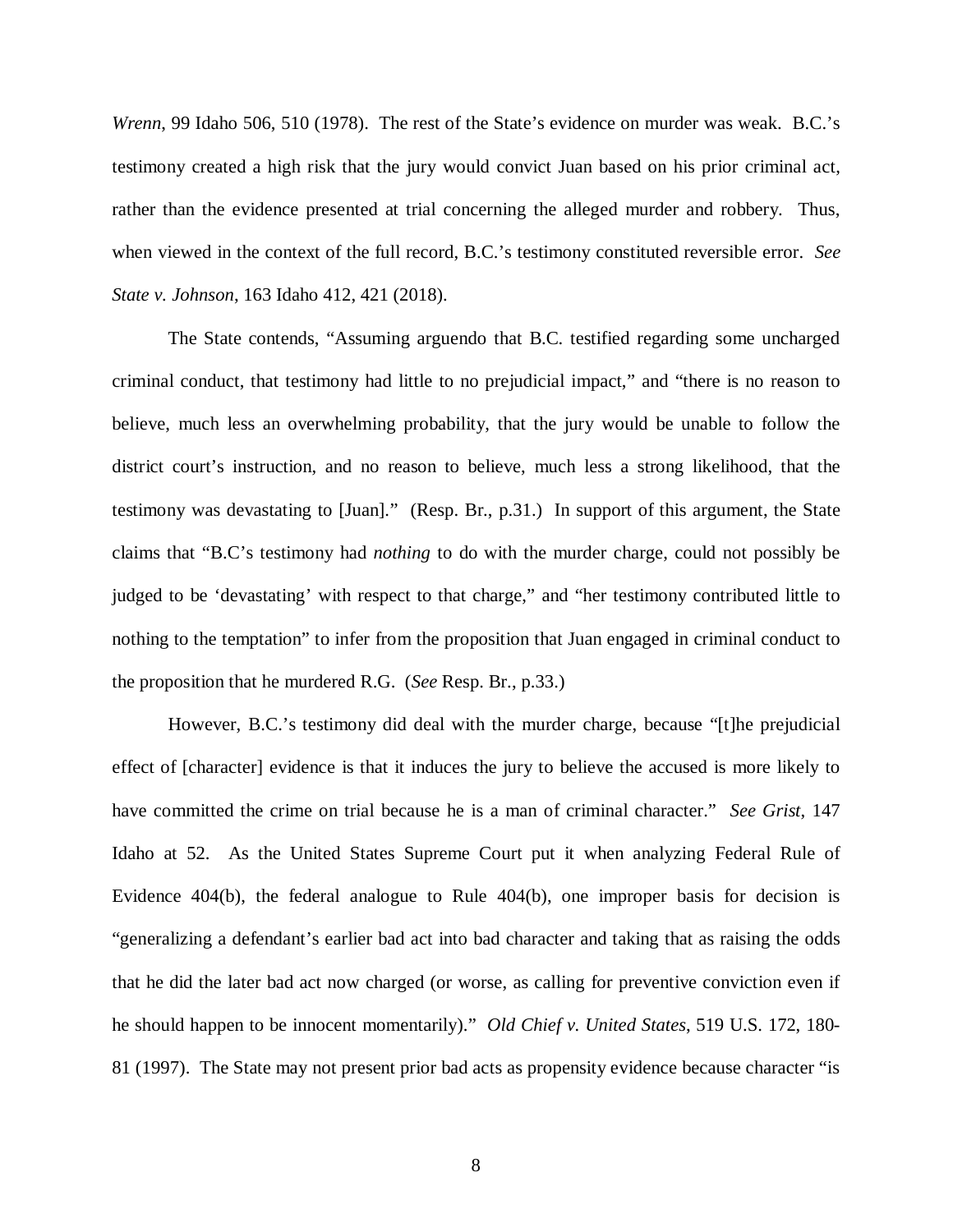said to weigh too much with the jury and to so overpersuade them as to prejudge one with a bad general record and deny him a fair opportunity to defend against a particular charge." *See id.* at 181 (quoting *Michelson v. United States*, 335 U.S. 469, 475-76 (1948)). Thus, injecting propensity evidence like B.C's testimony into the trial did deal with the murder charge.

On the strength of the evidence, the State argues that Kurt Bates testified that R.G. owned a 9mm firearm, and that the evidence suggested that Juan had stolen the 9mm. (*See* Resp. Br., pp.36-37.) However, Mr. Bates really testified on redirect examination that R.G., alongside the .380 which R.G. reported had been taken (as discussed in cross-examination), owned three other guns including the 9mm. (*See* Tr., p.402, L.17 – p.406, L.7.) Mr. Bates also testified that he could not tell the difference between a 9mm and a .380. (Tr., p.407, Ls.22-24.) Moreover, on recross-examination, Mr. Bates testified that R.G. never said, "He took my 9 millimeter," but R.G. had said, "He took my .380." (Tr., p.408, Ls.10-14.)

When viewed in the context of the full record, B.C.'s testimony constituted reversible error. *See Johnson*, 163 Idaho at 421. The district court committed reversible error when it declined to declare a mistrial. Juan's judgment of conviction, and the order declining to declare a mistrial, should be vacated.

#### III.

#### Juan Withdraws The Prosecutorial Misconduct Issue

In the Appellant's Brief, Juan asserted that the district court abused its discretion when it denied his motion to dismiss based on prosecutorial misconduct, in light of the prosecutor's inflammatory comments during closing argument rebuttal. As the State has noted (*see* Resp. Br., pp.40-41), the Idaho Supreme Court has held that, by the plain language of Idaho Criminal Rule 48, "[a]n order for dismissal is not a bar [to any other prosecution] if the offense is a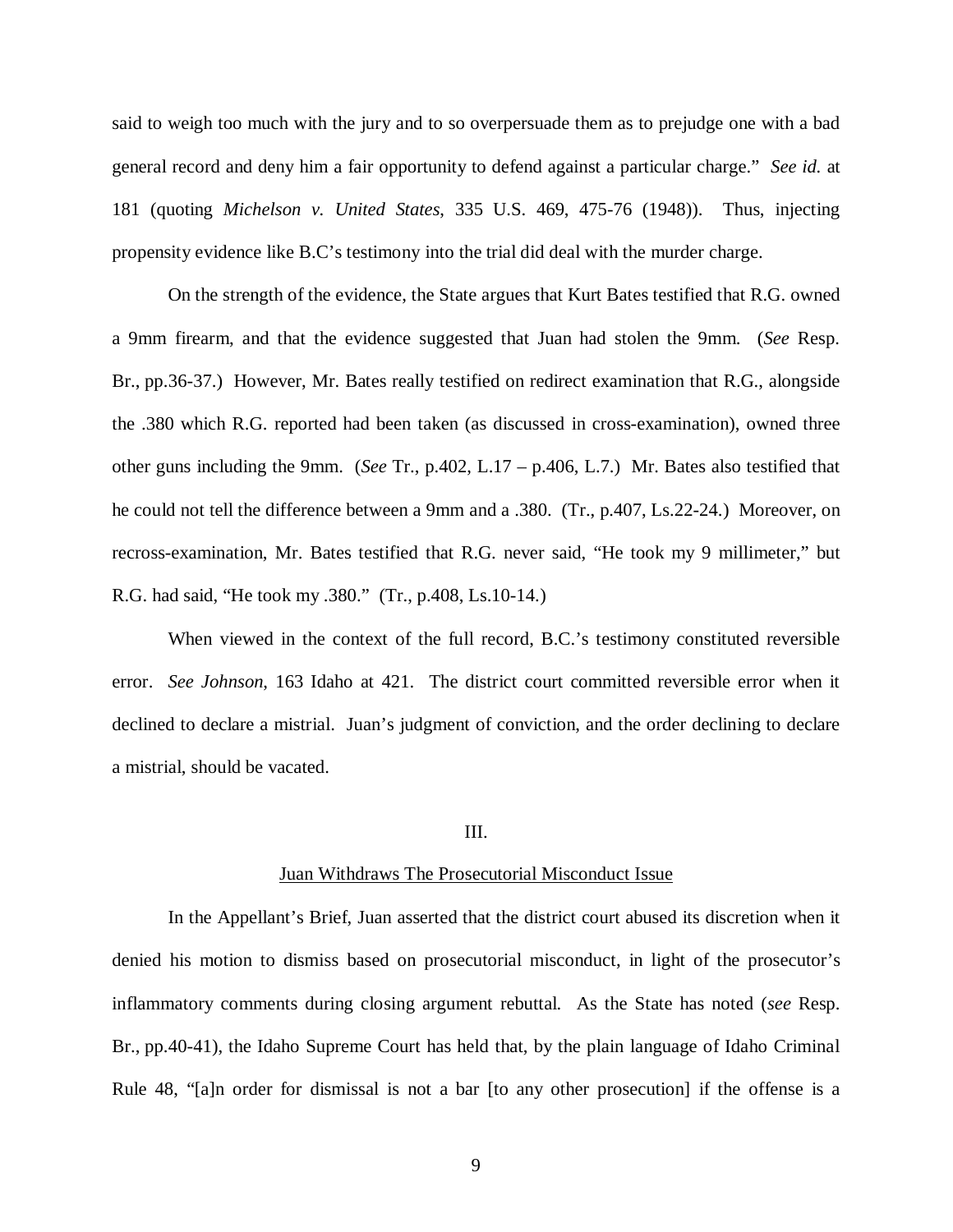felony." *State v. Roth*, 166 Idaho 281, \_\_\_, 458 P.3d 150, 153 (2020) (quoting I.C.R. 48(c)) (internal quotation marks omitted). "Thus, the dismissal and refilling are not prohibited either by the statutes or the criminal rules of this state." *Id.*, 458 P.3d at 153 (quoting *Stockwell v. State*, 98 Idaho 797, 803 (1977)) (internal quotation marks omitted). "Use of the rule is thus misdirected once a jury has been empaneled and it cannot be the source for a dismissal after jeopardy has attached." *Id.*, 458 P.3d at 153.

The State therefore argues that "the district court could not lawfully have granted" dismissal of the case with prejudice for prosecutorial misconduct under Rule 48. (*See* Resp. Br., pp.40-41.) This point by the State is well-taken. Accordingly, considering Juan on appeal invoked Rule 48 as the basis for dismissing the case for prosecutorial misconduct, Juan now withdraws the prosecutorial misconduct issue.

### IV.

#### Juan Withdraws The Cumulative Error Issue

Juan asserted that if the Court finds that the above trial errors were individually harmless, the district court's errors combined amount to cumulative error. "However, a necessary predicate to the application of the [cumulative error] doctrine is a finding of more than one error." *State v. Adamcik*, 152 Idaho 445, 483 (2012) (internal quotation marks omitted). Thus, in view of the withdrawal of the prosecutorial misconduct issue, Juan now withdraws the cumulative error issue.